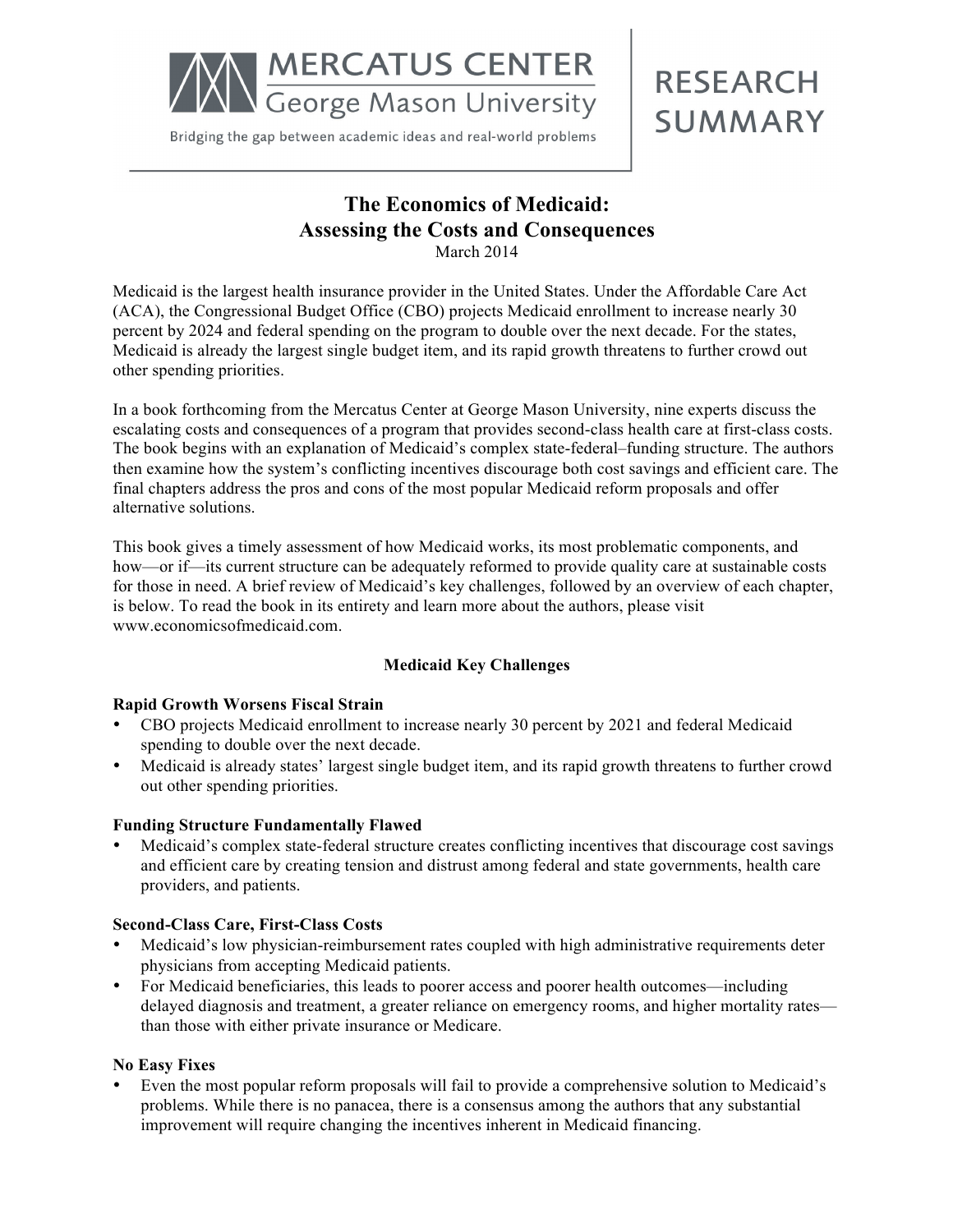#### **Chapter Summaries**

#### **The Structure of Medicaid**  *Joseph Antos, resident fellow, American Enterprise Institute*

#### **Medicaid's structure creates a dynamic among the states, the federal government, and medical practitioners that reduces incentives for cost savings and efficient care.**

Medicaid, the primary means of financing health care for America's poor, is a complex system operated by each state and jointly financed with the federal government under a matching arrangement. Federal funding covers a minimum of half of each state's Medicaid costs, but this figure can be much higher depending on a state's Federal Medical Assistance Percentages (or FMAP)—a formula based largely on per capita income.

Antos explains that while extensive federal regulations and requirements limit states' flexibility in administering Medicaid, the federal matching grant provides an enormous incentive for states' everexpanding participation in the program. On average, states pay only 43 cents for every Medicaid dollar spent. Medicaid's minimum 50-percent match rate encourages even the wealthiest states to offer more generous plans than their needier counterparts (if not for the match-rate minimum, some high-income states would receive a federal match as low as 23 percent).

Antos also explains why states have little incentive to contain Medicaid costs. Because the federal government shares these costs, it also shares savings. Thus, to save one dollar, a state must cut at least two dollars from its operating budget (for poorer states with higher matching rates, this figure is commensurately higher). The ACA Medicaid expansion's initial provision of full coverage for newly eligible populations will further reduce states' incentives to contain costs. States will also continue to seek out federal programs and loopholes that allow them to claim higher matching payments.

On average, Medicaid pays providers more than 40 percent less than private insurers for similar procedures. The poor reimbursement rate—combined with heavy administrative and cost burdens greatly reduce providers' incentives to accept Medicaid patients. For Medicaid beneficiaries, this leads to poorer access and poorer health outcomes—including delayed diagnosis and treatment, a greater reliance on emergency rooms, and higher mortality rates—than found for those with private insurance, Medicare, or in some cases, no coverage at all.

#### **Medicaid's Cost Drivers**

*June O'Neill, former director, Congressional Budget Office*

**Understanding Medicaid's cost growth requires understanding its key drivers: benefit expansion, liberalization of eligibility rules, rising enrollment of high-cost recipients, and waste, fraud, and abuse.** 

While Medicaid costs have grown with the increase in eligible participants, the composition of the Medicaid population has shifted.

O'Neill notes that while the number of children and working-age adults receiving benefits has rapidly increased to almost three-fourths of total beneficiaries, these groups incur relatively low per capita medical costs, and thus account for only one-third of total Medicaid expenditures. The participation of the higher-cost elderly beneficiaries has plunged as their use of nursing homes has declined, sharply reducing their share of total Medicaid spending. Meanwhile, the number of disabled beneficiaries, who also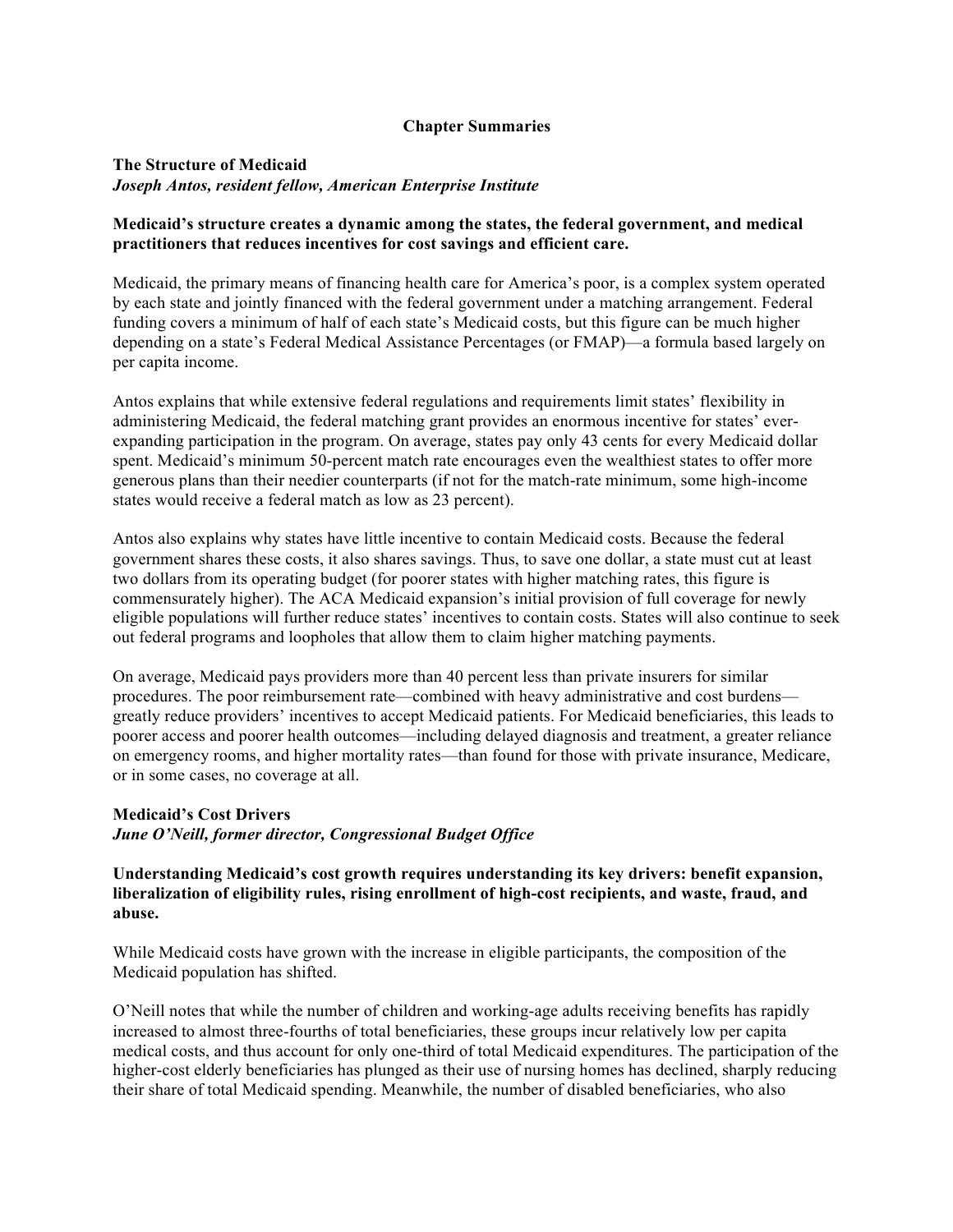employ high-cost services, has grown rapidly, spurred by increases in the population receiving Supplemental Security Income benefits.

In the future, the ACA's Medicaid expansion will further challenge cost control, especially if it draws high-cost population groups. Further long-term cost pressures will arise as the population ages into their eighties and nineties, making nursing home use more likely. Medicaid expenditures are also affected by the usual forces that impact medical costs: changes in the broader economy, health care provider prices, and programmatic changes at the state or federal level such as terms of eligibility and covered services.

O'Neill further examines the overall government health care cost escalation due to factors such as the rise in "dual eligibles" able to enroll in both Medicare and Medicaid, and the impact of waste, fraud, and abuse that has boosted costs dramatically.

### **Medicaid: The Federal Side of the Budget Equation**  *Jason J. Fichtner, senior research fellow at the Mercatus Center at George Mason University*

#### **While the ACA significantly expanded Medicaid's beneficiaries and costs, it failed to address the program's fundamental flaws that produce conflicting incentives, high costs, and poor health care.**

Medicaid is today the largest health insurance provider in the United States, with about 69 million people enrolled in 2013; the Congressional Budget Office (CBO) projects this number to increase by about 30 percent by 2024 under the ACA. The CBO also projects federal Medicaid spending to more than double over the next decade. But this estimate is dependent on several factors, including how many and which states choose to expand Medicaid, and to what extent ACA Medicaid enrollment projections may be exceeded.

Fichtner walks through the basics of Medicaid's shared federal-state financing and discusses the myriad factors responsible for Medicaid's rapid cost acceleration over the years. He then looks to the estimated and potential increases in future federal Medicaid costs under the ACA's eligibility expansion. He concludes that significant structural reform of the Medicaid program is needed to prevent dire repercussions for both the federal budget and the US economy at large.

#### **The State Side of the Budget Equation**  *Nina Owcharenko, director of the Center for Health Policy Studies, the Heritage Foundation*

#### **Medicaid costs will eventually crowd out states' ability to pay for other government services.**

Medicaid is the single largest item in most state budgets, accounting for an average of about 24 percent of all state spending—more than elementary and secondary education. This spending is expected to climb in the future due to increased enrollment, largely as a result of the ACA's Medicaid expansion and the increasing costs of providing medical services.

Owcharenko reviews popular means states employ to control spending, including adjusting reimbursement rates for providers, restricting eligibility and enrollment, limiting benefits and services, and adopting care-management tools, such as managed care. Some states have also recommended structural financing changes, such as block grants, as means to better control costs over the long term.

Owcharenko also considers the various techniques states employ to increase the flow of federal Medicaid dollars into their state, including eligibility and benefit expansions.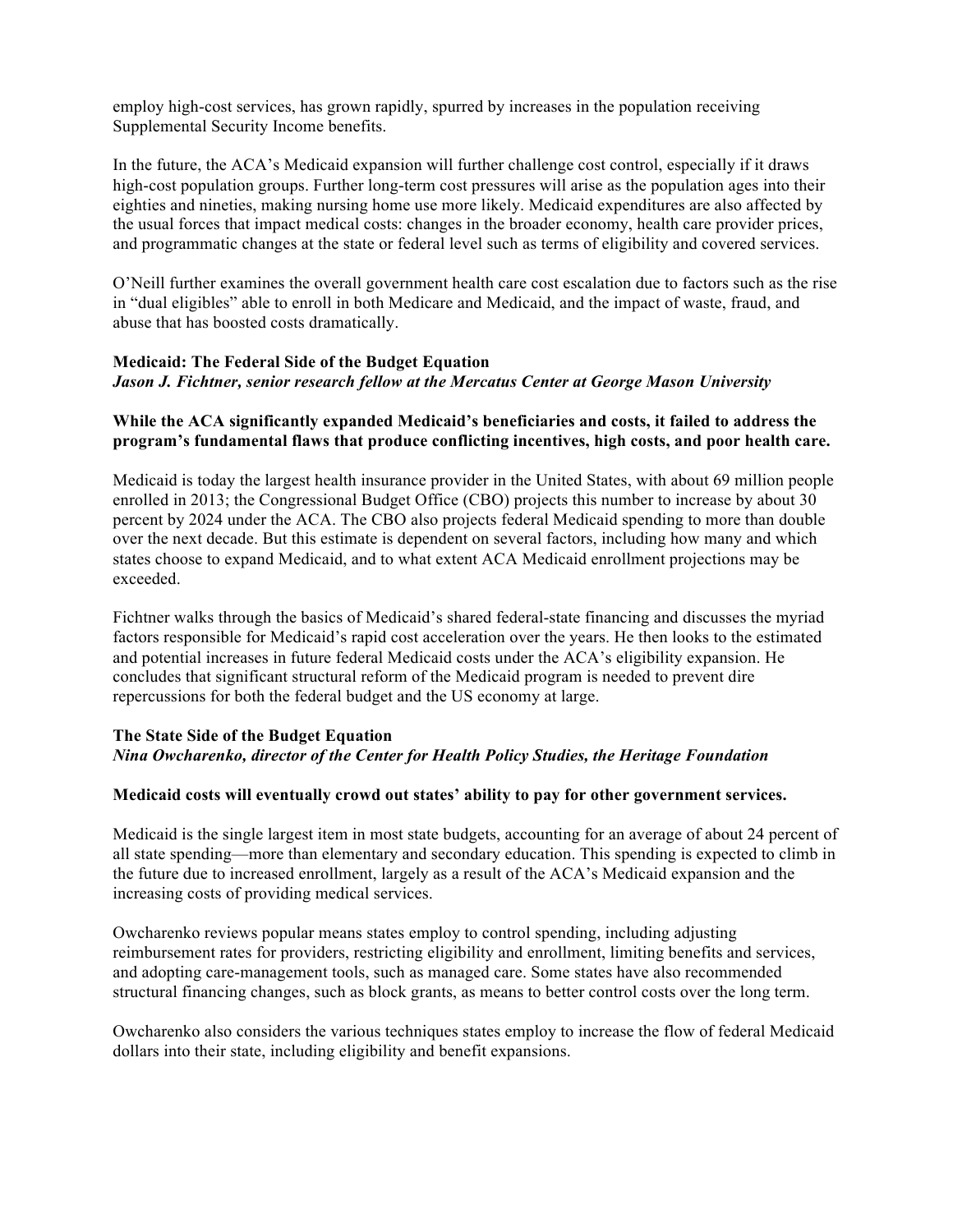#### **Changes to Medicaid under the Affordable Care Act**  *Charles P. Blahous, senior research fellow at the Mercatus Center at George Mason University and public trustee for Medicare and Social Security*

#### **The ACA will significantly increase future Medicaid expenditures for both the federal government and state governments that choose to expand the program.**

The ACA expansion of Medicaid coverage will dramatically increase future Medicaid costs—primarily at the federal level, but also for those states that choose to expand the program as envisioned by the law. The extent of the cost increase, however, will depend on individual state's expansion decisions (many yet to be made).

In 2012, the Supreme Court effectively made the ACA's Medicaid expansion optional for the states by striking down the federal government's ability to compel states to expand coverage by withholding existing Medicaid funds for those who declined to comply. Blahous reviews the complex and competing incentives states face in the wake of the Supreme Court ruling. Specifically, each state must balance concerns about its own budgetary uncertainty and risk with the opportunity to significantly expand its citizens' health benefits while passing the vast majority of the bill to federal taxpayers, who mostly reside in other states.

Blahous further explains why—due to such factors as the "woodwork effect"—states that choose to expand should, on average, expect their total Medicaid expenditures to rise significantly despite the generous federal matching rate for newly eligible enrollees.

#### **A Physician's Perspective**  *Darcy Nikol Bryan, MD*

#### **A physician explains her frustrations with Medicaid and discusses the need to refocus America's health care conversation on health rather than health insurance.**

Dr. Darcy Nikol Bryan, an obstetrician-gynecologist surgeon in Riverside, California, details the challenges of working with the Medicaid system, such as the program's failure to cover treatments that would be most effective for patients.

Bryan discusses in detail the limitations of Medicaid—or any health insurance—in improving the health of low-income people. Health insurance will not provide patients with the life changes that could enhance their health, such as better nutrition or higher income, which Bryan sees as necessary components of improving the quality of life and health for her patients. She anticipates that the ACA's Medicaid expansion in California will decrease the state's already strained doctor-patient ratio, creating further challenges for the state's doctors who work with Medicaid patients.

Bryan suggests that to improve the quality of life for low-income Americans, policymakers should focus more broadly on people's overall well-being, rather than simply whether or not they have health insurance.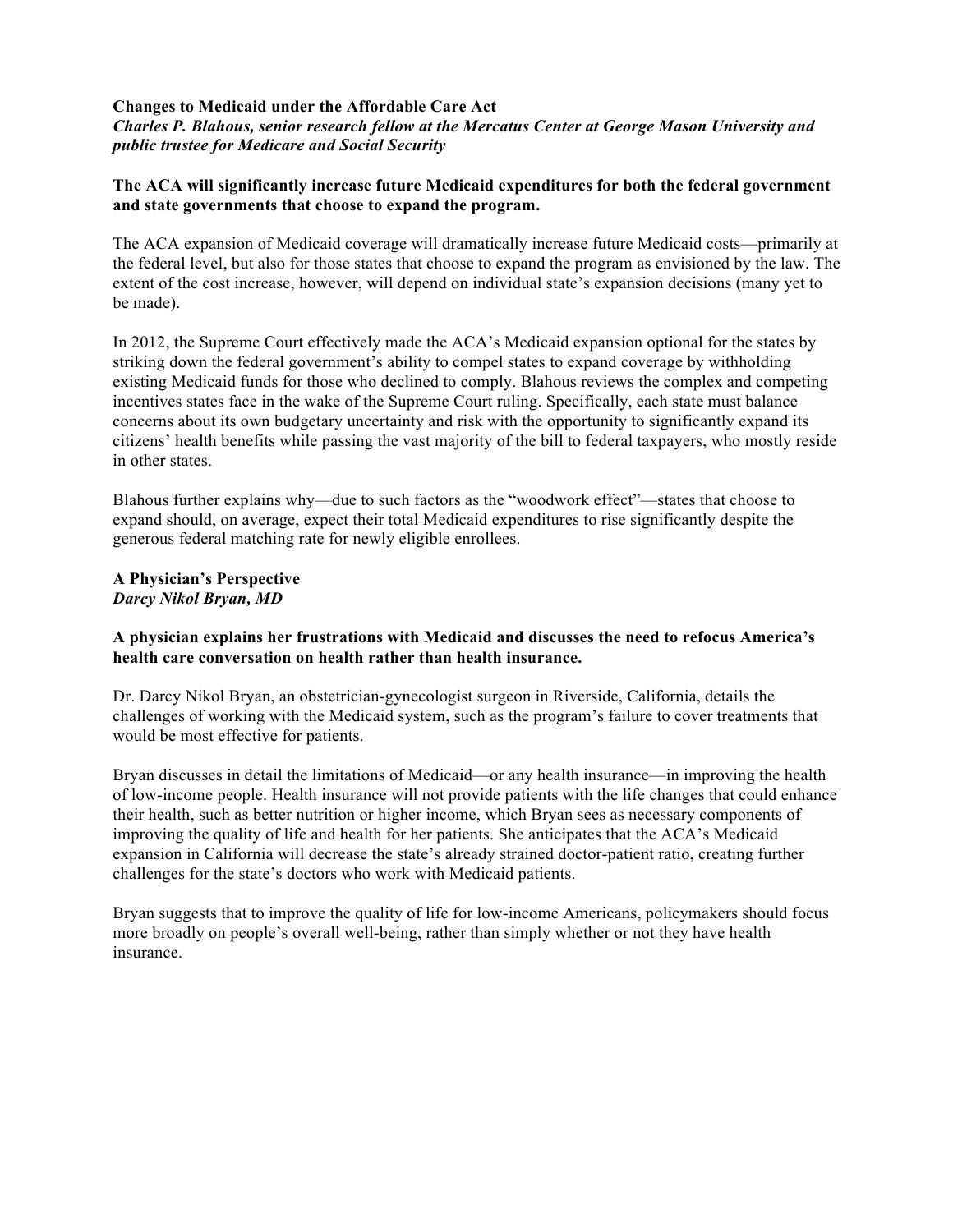#### **Reforming Medicaid**  *James C. Capretta, senior fellow at the Ethics and Public Policy Center*

#### **Successful Medicaid reform requires a fundamental transformation of the federal-state relationship**.

The fundamental problems in Medicaid are rooted in its 1965 design, in which the federal government and state governments share in the program's financing and management—and in which neither is fully in charge. This design splits political accountability: federal officials blame states for using the program as a means to tap federal taxpayers to solve their budgetary problems, while states blame the federal government for imposing costly mandates and restricting their ability to best serve their population's specific needs. State government attempts to increase control via the flawed, subjective, and often politically driven "waiver" process results in additional tension and distrust.

Capretta finds the shared federal-state matching rate to be the primary driver of Medicaid's problems in that it creates conflicting incentives that discourage cost cutting and efficient patient care. Capretta considers the pros and cons of the most mainstream Medicaid reform proposals (block grants and per capita caps) as well as alternative solutions. He concludes that successful reform will fundamentally transform the nature of the federal-state relationship, and he prefers a system in which the federal government provides a fixed level of support through Medicaid, with the states deciding how to spend both federal funds and state resources to help their low-income populations secure health services.

#### **How to Achieve Sustainable Medicaid Reform**

#### *Thomas P. Miller, resident fellow at the American Enterprise Institute*

# **Medicaid provides second-rate care at first-rate costs. Improving this situation will require changing the incentives inherent in Medicaid financing.**

Simplistic block grant reform proposals that aim only to slow the growth of federal spending will not solve longstanding structural flaws in Medicaid, such as lack of informed choices for beneficiaries, insufficient competition in benefits design, and poor incentives for improved health care delivery. The situation can be improved to some degree by setting separate per capita funding amounts for different categories of Medicaid beneficiaries and allowing state Medicaid programs more operational flexibility while holding them accountable for measured improvement in health care outcomes. But short of definedcontribution reforms that more directly subsidize and assist the most medically vulnerable Americans, simply handing off most important Medicaid decisions from federal to state officials does nothing to empower and engage individual beneficiaries.

Miller explains that Medicaid's fiscal pressures are driven by rapid enrollment growth rather than by excessive spending per beneficiary. Policymakers must re-target Medicaid assistance toward disabled, very low-income, and medically impoverished populations while they refocus overall economic policy to support stronger incentives to work, save, and invest. Better jobs and higher incomes, rather than larger taxpayer-subsidized transfer payments, remain the primary tickets out of unmet medical needs and less satisfactory health care for most low-income Americans.